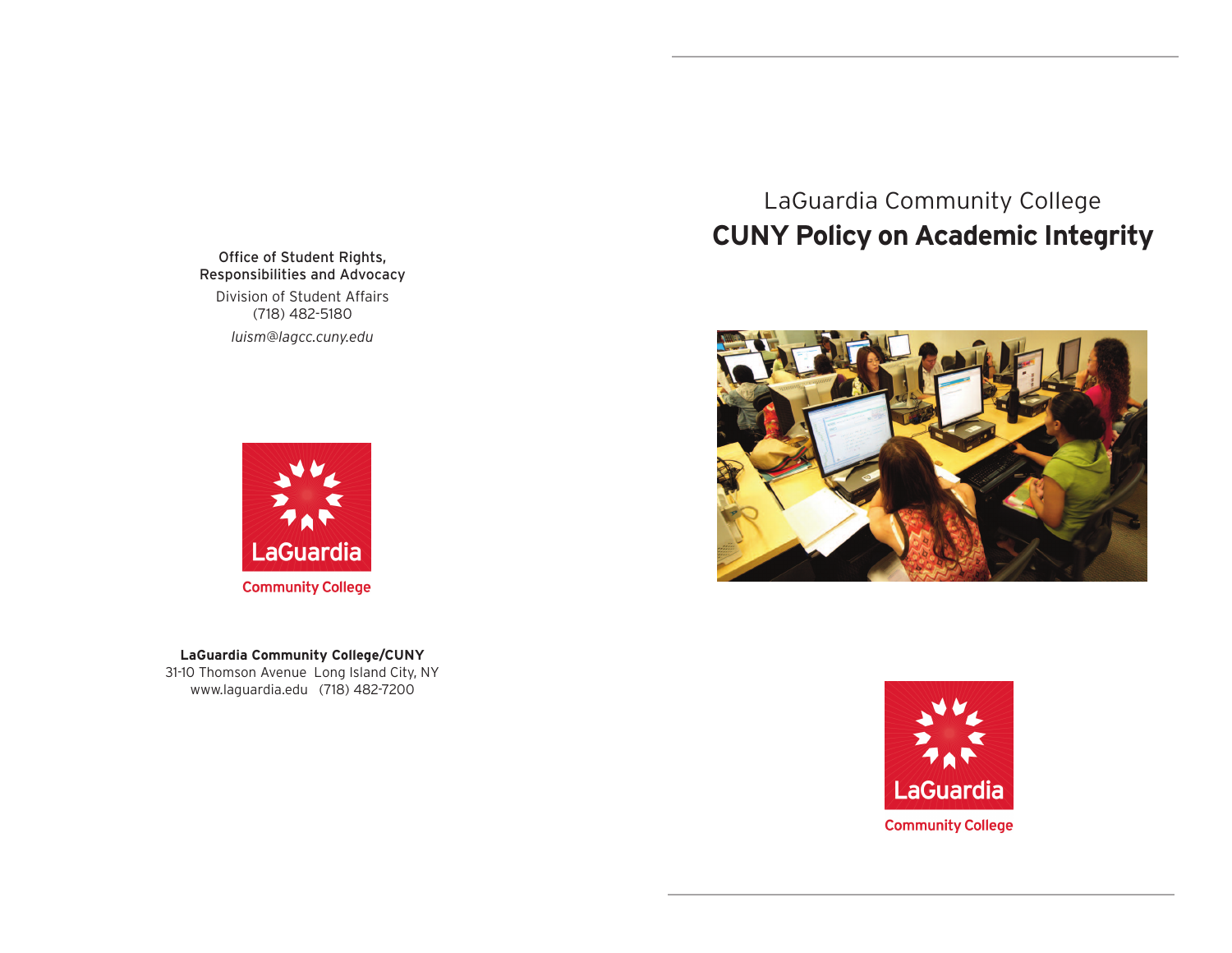# CUNY POLICY ON ACADEMIC INTEGRITY

Academic dishonesty is prohibited in The City University of New York. Penalties for academic dishonesty include academic sanctions, such as failing or otherwise reduced grades, and/or disciplinary sanctions, including suspension or expulsion.

## 1! Definitions and Examples of Academic Dishonesty

- 1.1. Cheating is the unauthorized use or attempted use of material, information, notes, study aids, devices or communication during an academic exercise. Examples of cheating include:
- • Copying from another student during an examination or allowing another to copy your work.
- Unauthorized collaboration on a take home assignment or examination.
- Using notes during a closed book examination.
- $\bullet$  student to take an examination for you. Taking an examination for another student or asking or allowing another
- Changing a graded exam and returning it for more credit.
- • Submitting substantial portions of the same paper to more than one course without consulting with each instructor.
- • Preparing answers or writing notes in a blue book (exam booklet) before an examination.
- • Allowing others to research and write assigned papers or do assigned projects, including using commercial term paper services.
- $\bullet$ • Giving assistance to acts of academic misconduct/dishonesty.
- Fabricating data (in whole or in part).
- Falsifying data (in whole or in part).
- • Submitting someone else's work as your own.
- • Unauthorized use during an examination of any electronic devices such as cell phones, computers or other technologies to retrieve or send information.

 Disciplinary Committees, as applicable, shall issue written decisions and send copies of their decisions to the college's Academic Integrity Officer. The Academic Integrity Officer may not serve on a college's Academic Integrity Committee.

4.3. Procedures in Cases Involving Disciplinary Sanctions

 If the college decides to seek a disciplinary sanction, the case shall be processed under Article XV of the CUNY Bylaws. If the case is not resolved through mediation under Article XV, it shall be heard by the college's Faculty-Student Disciplinary Committee.

 If the college seeks to have both a disciplinary and an academic sanction imposed, the college shall proceed first with the disciplinary proceeding and await its outcome before addressing the academic sanction. The student's grade shall be held in abeyance by using the PEN grade established for this purpose, pending the Committee's action. If the Faculty-Student Disciplinary Committee finds that the alleged violation occurred, then the faculty member may reflect that finding in the student's grade. The student may appeal the finding in accordance with Article XV procedures and/or may appeal the grade imposed by the faculty member in accordance with section 4.2.2. If the Faculty-Student Disciplinary Committee finds that the alleged violation did not occur, then no sanction of any kind may be imposed.

 Where a matter proceeds to the Faculty-Student Disciplinary Committee, the Academic Integrity Officer shall promptly report its resolution to the faculty member and file a record of the resolution in the student's confidential academic integrity file, unless, as explained below, the suspected violation was held to be unfounded.

4.4. Required Action in Cases of No Violation

 If either the Academic Integrity Committee or the Faculty-Student Disciplinary Committee finds that no violation occurred, the Academic Integrity Officer shall remove all material relating to that incident from the student's confidential academic integrity file and destroy the material.

#### 5. Implementation

 Each college, in accordance with its governance plan, shall implement this Policy and may adopt its own more specific procedures to implement the Policy. Colleges' procedures must be consistent with the policy and procedures described in the Policy.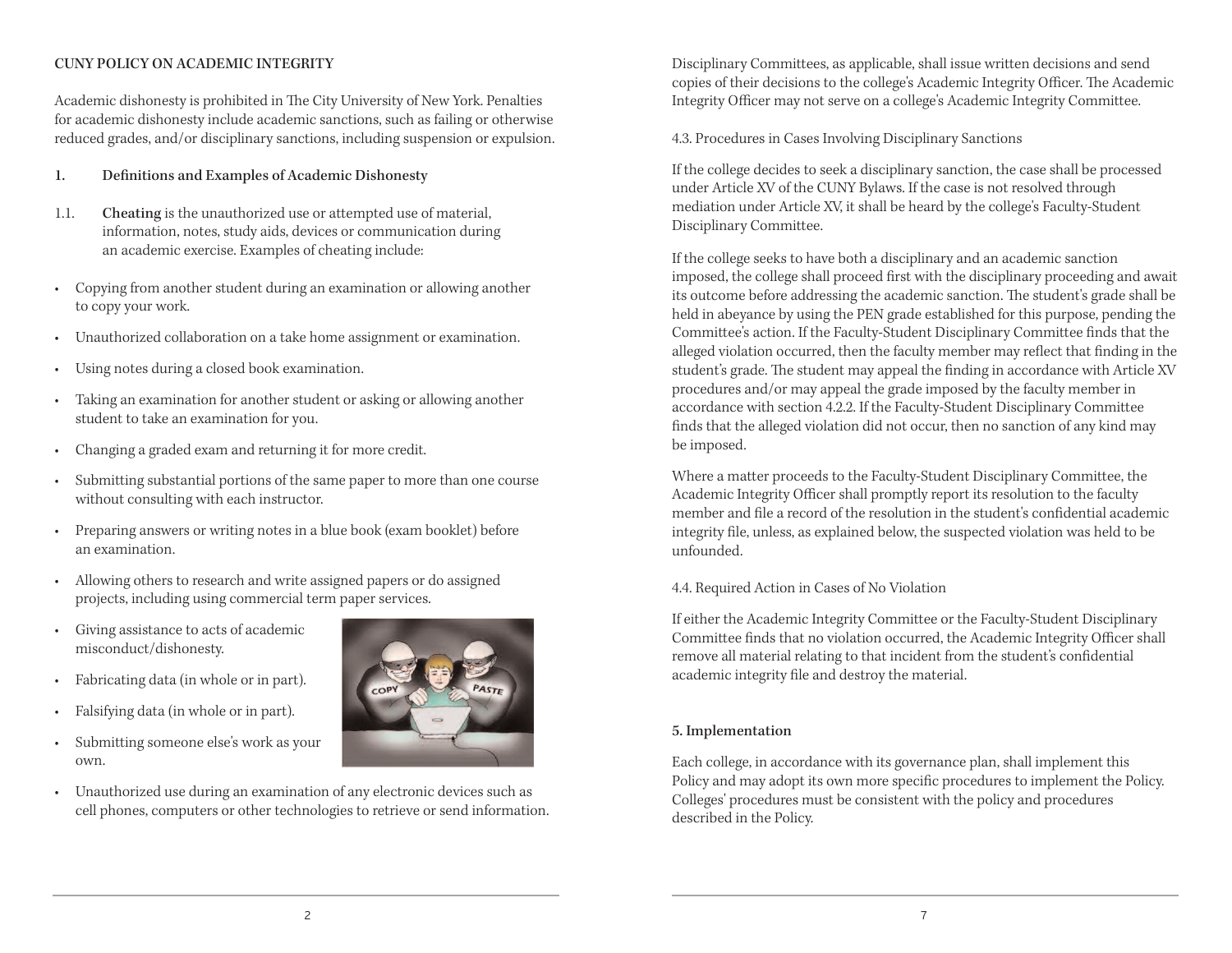- 4.2. Procedures in Cases Involving Only Academic Sanctions
	- 4.2.1. Student Admits to the Academic Dishonesty and Does Not Contest the Academic Sanction

 If a faculty member wishes to seek only an academic sanction (i.e., a reduced grade) and the student does not contest either his/her guilt or the particular reduced grade the faculty member has chosen, then the student shall be given the reduced grade, unless the Academic Integrity Officer decides to seek a disciplinary sanction. The reduced grade may apply to the particular assignment as to which the violation occurred or to the course grade, at the faculty member's discretion. A reduced grade may be an "F" or another grade that is lower than the grade that the student would have earned but for the violation.

The faculty member shall inform the Academic Integrity Officer of the resolution via email and the Officer shall update the applicable Faculty Report Form to reflect that resolution.

 4.2.2. Student Admits to the Academic Dishonesty but Contests the Academic Sanction

 In a case where a student admits to the alleged academic dishonesty but contests the particular academic sanction imposed, the student may appeal the academic sanction through the college's grade appeal process. The student shall be allowed, at a minimum, an opportunity to present a written position with supporting evidence. The committee reviewing the appeal shall issue a written decision explaining the justification for the academic sanction imposed.

4.2.3. Student Denies the Academic Dishonesty

 In a case where a student denies the academic dishonesty, a fact-finding determination shall be made, at each college's option, by an Academic Integrity Committee established by the college's governance body or by the Student- Faculty Disciplinary Committee established under Article XV of the CUNY Bylaws. Each college's Academic Integrity Committee shall adopt procedures for hearing cases. (If a college opts to use its Student-Faculty Disciplinary Committee for this purpose, that Committee shall use Article XV procedures.) Those procedures, at a minimum, shall provide a student with (i) written notice of the charges against him or her; (ii) the right to appear before the Committee; and (iii) the right to present witness statements and/or to call witnesses. Those procedures also shall provide the faculty member with the right to make an appearance before the Committee. The Committee may request the testimony of any witness and may permit any such witness to be questioned by the student and by the administrator presenting the case. Academic Integrity Committees and Student-Faculty

- 1.2. Plagiarism is the act of presenting another person's ideas, research or writings as your own. Examples of plagiarism include:
- • Copying another person's actual words or images without the use of quotation marks and footnotes attributing the words to their source.
- • Presenting another person's ideas or theories in your own words without acknowledging the source.
- • Failing to acknowledge collaborators on homework and laboratory assignments.
- • Internet plagiarism including submitting downloaded term papers or parts of term papers, paraphrasing or copying information from the internet without citing the source, or "cutting & pasting" from various sources without proper attribution.
- 1.3. Obtaining Unfair Advantage is any action taken by a student that gives that student an unfair advantage in his/her academic work over another student, or an action taken by a student through which a student attempts to gain an unfair advantage in his or her academic work over another student. Examples of obtaining unfair advantage include:
- • Stealing, reproducing, circulating or otherwise gaining advance access to examination materials.
- • Depriving other students of access to library materials by stealing, destroying, defacing, or concealing them.
- • Retaining, using or circulating examination materials which clearly indicate that they should be returned at the end of the exam.
- Intentionally obstructing or interfering with another student's work.
- 1.4. Falsification of Records and Official Documents

Examples of falsification include:

- Forging signatures of authorization.
- Falsifying information on an official academic record.
- letter of permission, drop/add form, ID card or other college document. • Falsifying information on an official document such as a grade report,